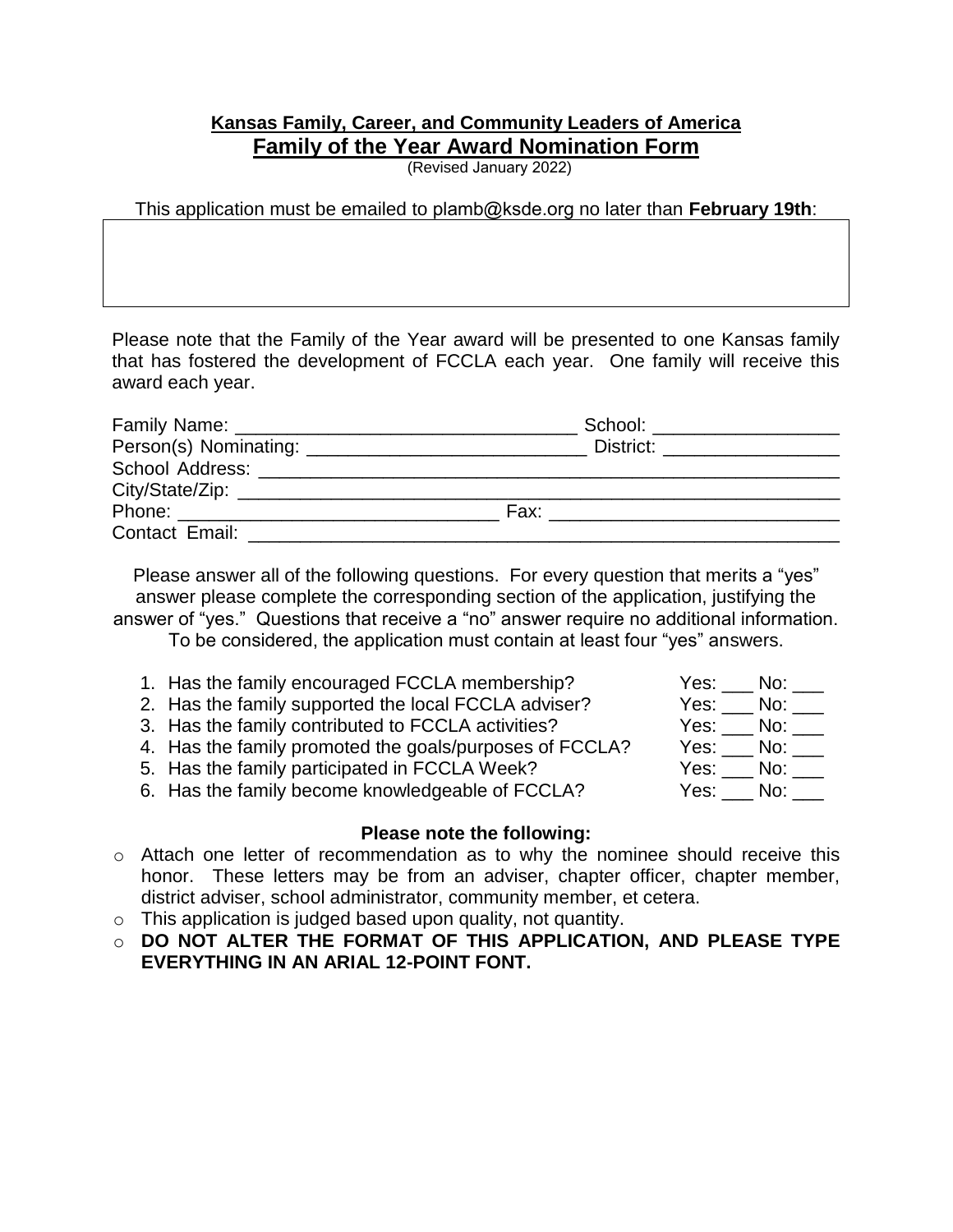1. Please discuss the family's encouragement of FCCLA membership

2. Please discuss the family's support of their local FCCLA adviser

3. Please discuss the family's contributions of FCCLA activities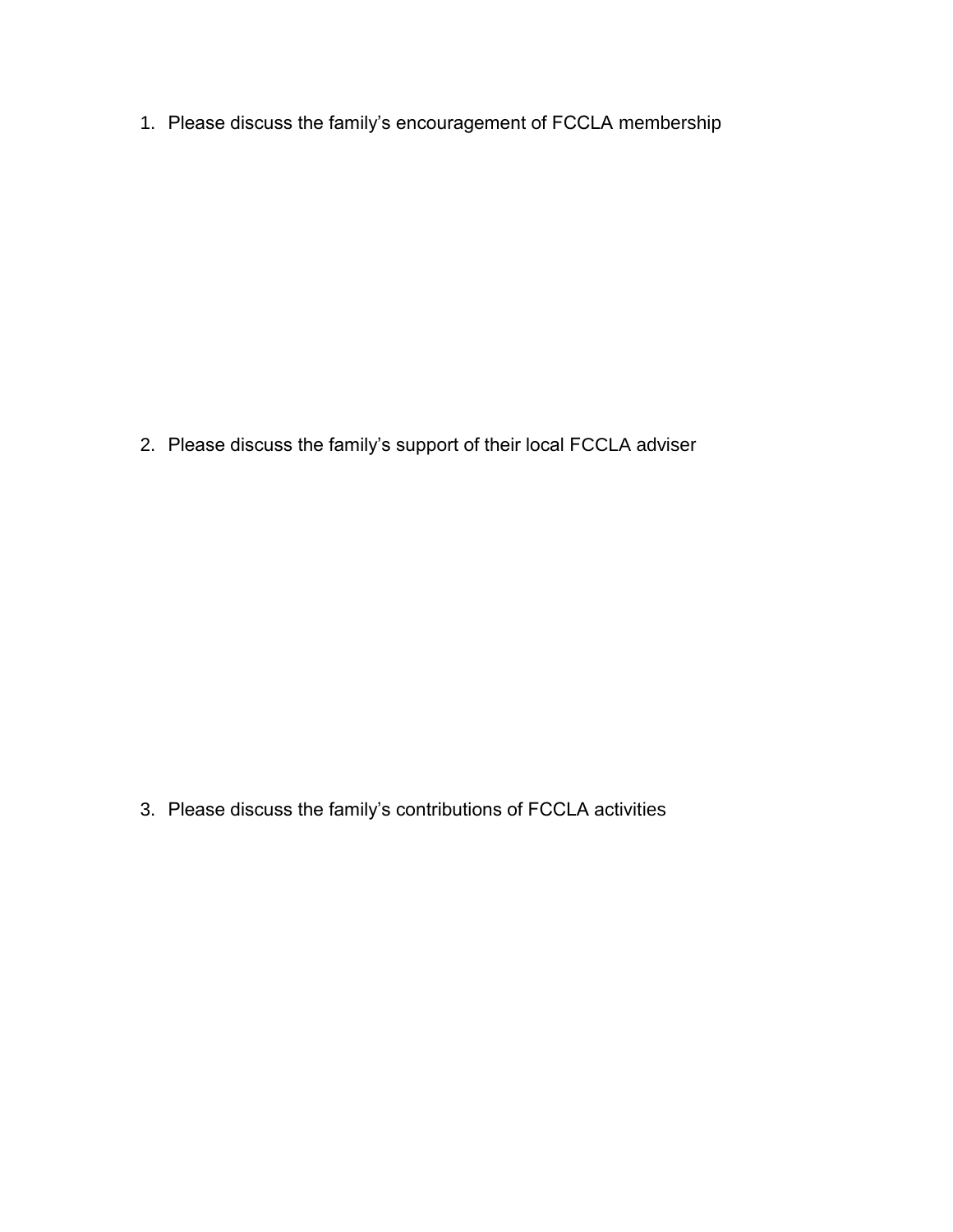4. Please discuss the family's promotion of FCCLA's goals/purposes

5. Please discuss the family's participation in FCCLA Week

6. Please discuss the family's knowledge of FCCLA